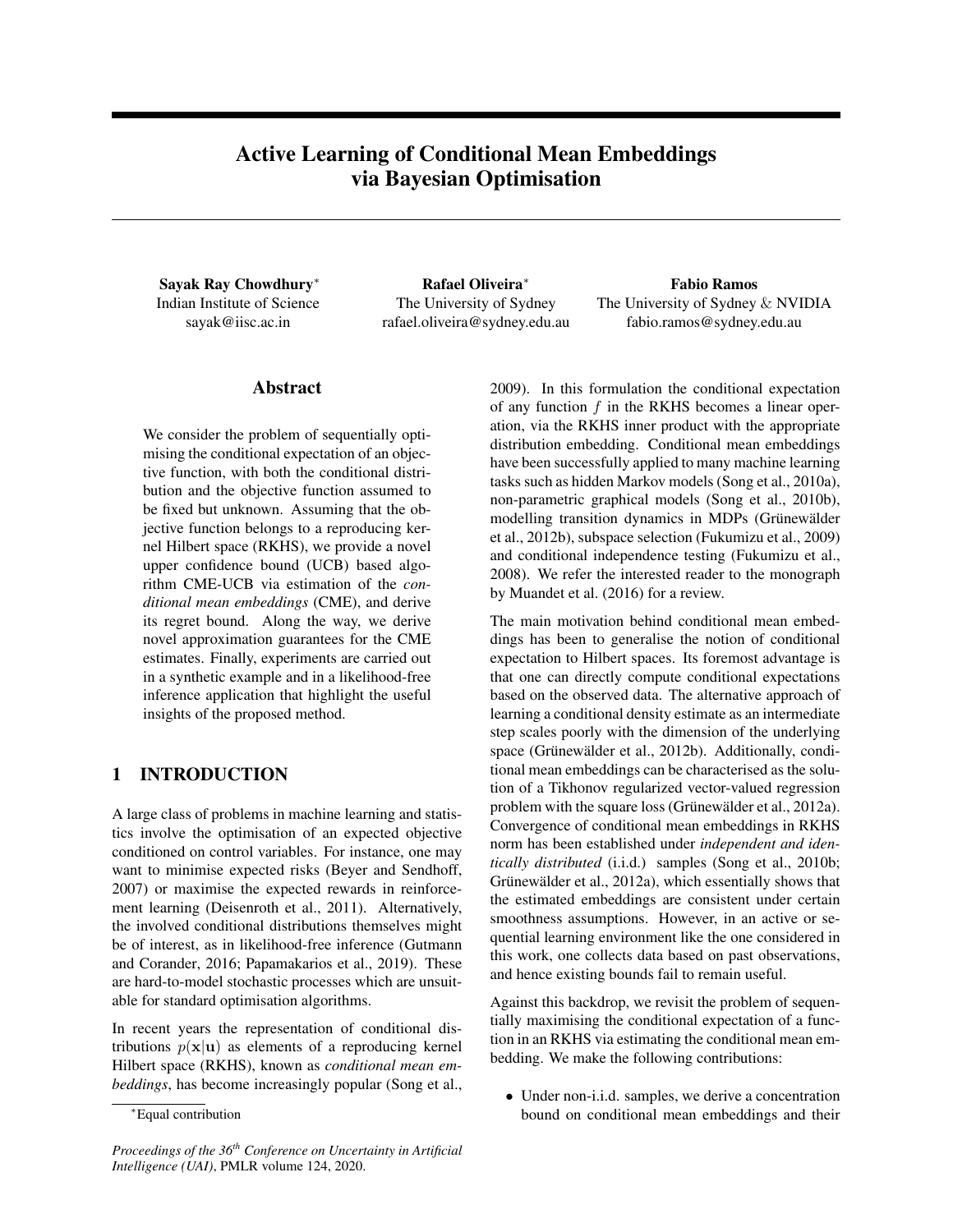estimators in RKHS norm as a function of the uncertainties around these estimates [\(Theorem 1\)](#page-4-0). This bound not only serves as a key tool in designing our algorithm but also is of independent interest.

- We develop an algorithm, namely *Conditional Mean Embeddings Upper Confidence Bound* (CME-UCB), for maximising the conditional expectation of a function [\(Algorithm 1\)](#page-3-0) and derive a high-probability regret bound under RKHS regularity assumption [\(Theorem 4\)](#page-5-0).
- Finally, we experimentally verify our results in a synthetic toy example and also in a likelihood-free inference application, for which our algorithm is seen to perform favourably.

## 2 RELATED WORK

Black-box optimisation of an unknown function with expensive, noisy queries is a generic problem arising in domains such as hyper-parameter tuning for complex machine learning models [\(Snoek et al., 2012\)](#page-9-8), policy search [\(Wilson et al., 2014\)](#page-9-9), environmental monitoring [\(Marchant and Ramos, 2012\)](#page-9-10), experimental design etc. Bayesian optimization (BO), the most popular approach towards solving this problem, starts with a prior distribution over a function class, typically a Gaussian process (GP) [\(Rasmussen and Williams, 2006\)](#page-9-11), uses function evaluations to compute the posterior distribution over functions, and chooses the next function evaluation adaptively towards reaching the optimum. Perhaps the most prominent algorithm with rigorous theoretical guarantees in this regard is the Gaussian process upper confidence bound (GP-UCB) algorithm [\(Srinivas et al., 2010\)](#page-9-12). Recently, [Oliveira et al.](#page-9-13) [\(2019\)](#page-9-13) considers the BO problem under input noise, which has applications in certain areas of robotics and process control, and design an algorithm via a GP model that takes conditional distributions as inputs. Their method, however, does not attempt to learn the distribution model.

Other approaches to learning kernel embeddings focus on learning the hyper-parameters of the kernel, which are critical in certain applications. [Flaxman et al.](#page-8-4) [\(2016\)](#page-8-4) propose a Bayesian approach to learn kernel embedding hyper-parameters by means of the marginal likelihood of a GP, which is placed as a prior over the true embedding. Alternatively, [Hsu and Ramos](#page-9-14) [\(2019\)](#page-9-14) propose a closedform approach to estimate probability density functions in a Bayesian probabilistic model. The latter allows them to learn hyper-parameters by maximising the evidence of the data. [Buathong et al.](#page-8-5) [\(2019\)](#page-8-5) consider maximising the conditional expectation of an unknown function, with the expectation being taken over the uniform distribution on a given set. Despite that, all of these methods still use i.i.d. data to form the distribution embeddings. Our concern in this paper is in deriving a more efficient data collection process which can improve the estimates of both the conditional distribution and an underlying objective function. Lastly, [Vien and Toussaint](#page-9-15) [\(2018\)](#page-9-15) consider optimising a function defined over an RKHS, while we focus on optimising the conditional expectation of a function with a goal to find the optimal control.

## 3 PROBLEM STATEMENT

We consider the optimisation problem of maximising a function  $f: \mathcal{X} \to \mathbb{R}$  over a given state space  $\mathcal{X} \subset \mathbb{R}^D$ . However, we assume no direct control over the space  $X$ . Instead, we can only set control variables  $u \in U$  in a given control space  $\mathcal{U} \subset \mathbb{R}^d$ . The application of a control u results in a state x distributed according to  $x|u \sim P_u$ . In addition, both f and the mapping  $u \mapsto P_u$  are unknown. The algorithm can select up to  $n$  controls to find:

<span id="page-1-1"></span>
$$
\mathbf{u}^{\star} \in \operatorname*{argmax}_{\mathbf{u} \in \mathcal{U}} \mathbb{E}[f(\mathbf{x})|\mathbf{u}]. \tag{1}
$$

<span id="page-1-0"></span>The query point  $u_t$  at time t is chosen causally depending upon the past observations  $\mathcal{D}_{t-1} = \{(\mathbf{u}_i, \mathbf{x}_i, y_i)\}_{i=1}^{t-1}$ . For each  $\mathbf{u}_t$ , the algorithm is provided with observations  $y_t = f(\mathbf{x}_t) + \zeta_t$ , where  $\mathbf{x}_t | \mathbf{u}_t \sim P_{\mathbf{u}_t}$ . We assume that  $\zeta_t$ is zero-mean conditionally  $\sigma_{\zeta}$ -sub-Gaussian observation noise, for some  $\sigma_{\zeta} \geq 0$ . More precisely,

$$
\forall \gamma \in \mathbb{R}, \quad \mathbb{E}[\exp\left(\gamma \zeta_t\right) | \mathcal{H}_{t-1}] \le \exp\left(\gamma^2 \sigma_{\zeta}^2 / 2\right) \text{ (a.s.),}
$$
\n(2)

where  $\mathcal{H}_{t-1}$  is the  $\sigma$ -algebra generated by the random variables  $\{(\mathbf{x}_i, y_i)\}_{i=1}^{t-1}$  and  $\mathbf{x}_t$  and the expectation holds in the almost surely (a.s.) sense. One common metric to evaluate the performance of any sequential algorithm is the cumulative *regret*, defined in our context as:

$$
R_n = \sum_{t=1}^n r_t = \sum_{t=1}^n \mathbb{E}[f(\mathbf{x})|\mathbf{u}^{\star}] - \mathbb{E}[f(\mathbf{x})|\mathbf{u}_t].
$$

A sublinear growth of  $R_n$  with n implies the timeaverage regret  $R_n/n \to 0$  as  $n \to \infty$ . The latter indicates that the algorithm is able to get arbitrarily close to the optimum over time, since  $\min_{t \leq n} r_t \leq R_n/n$ .

**Regularity assumptions:** We assume  $f : \mathcal{X} \to \mathbb{R}$ to be an element of  $\mathcal{H}_k$ , which is a reproducing kernel Hilbert space (RKHS) (Schölkopf and Smola, 2002). For a given positive-definite kernel  $k : \mathcal{X} \times \mathcal{X} \to \mathbb{R}$ , a RKHS  $\mathcal{H}_k$  is a Hilbert space of functions with feature map  $\phi_k$  :  $\mathcal{X} \rightarrow \mathcal{H}_k$ , inner product  $\langle \cdot, \cdot \rangle_k$  and norm  $\|\cdot\|_k = \sqrt{\langle \cdot, \cdot \rangle_k}$  such that  $f(\mathbf{x}) = \langle f, k(\cdot, \mathbf{x}) \rangle_k$  and  $k(\mathbf{x}, \mathbf{x}') = \langle \phi_k(\mathbf{x}), \phi_k(\mathbf{x}') \rangle_k$  for any  $f \in \mathcal{H}_k$  and any  $\mathbf{x}, \mathbf{x}' \in \mathcal{X}$ . We assume k is continuous and bounded on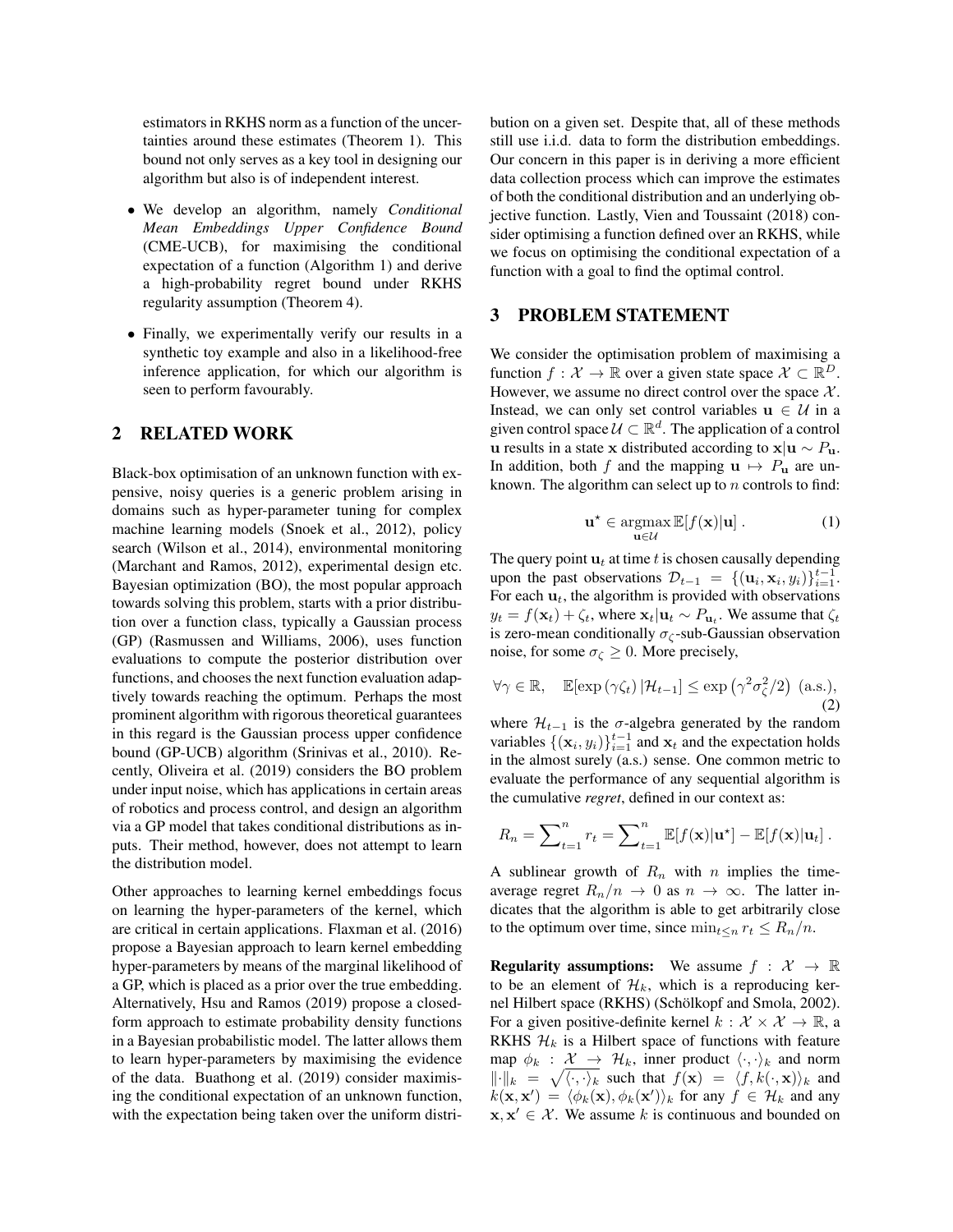$\mathcal{X} \times \mathcal{X}$ , with  $k(\mathbf{x}, \mathbf{x}) \leq 1, \forall \mathbf{x} \in \mathcal{X}$ , and that  $||f||_k \leq b$ for the objective function in [Equation 1,](#page-1-0) where  $b > 0$  is known. Boundedness of k along the diagonal holds for any stationary kernel, i.e., where  $k(\mathbf{x}, \mathbf{x}') = k(\mathbf{x} - \mathbf{x}')$ , e.g., the *squared exponential* kernel and the *Matérn* kernel [\(Rasmussen and Williams, 2006\)](#page-9-11).

**Distribution assumptions:** Let  $P$  denote the set of all probability measures on X. With  $f \in \mathcal{H}_k$ , we can define the map:

$$
\psi : \mathcal{P} \to \mathcal{H}_k
$$
  
\n
$$
P \mapsto \int_{\mathcal{X}} k(\cdot, \mathbf{x}) dP(\mathbf{x}).
$$
\n(3)

For any  $\chi$ -valued random variable x distributed according to  $P \in \mathcal{P}$ , we then have that:

$$
\mathbb{E}_P[f] := \mathbb{E}[f(\mathbf{x})] = \langle f, \psi_P \rangle_k, \quad \forall f \in \mathcal{H}_k , \quad (4)
$$

where  $\psi_P := \psi(P)$ . If the kernel k is characteristic, such as radial kernels [\(Sriperumbudur et al., 2011\)](#page-9-17),  $\psi$ is injective, defining a one-to-one relationship between measures in P and elements of  $\mathcal{H}_k$ . Therefore,  $\psi$  is referred to as the mean map, and  $\psi_P$  as the kernel mean embedding of  $P$  [\(Muandet et al., 2016\)](#page-9-6). Now we define the map:

$$
\vartheta : \mathcal{U} \to \mathcal{H}_k
$$
  

$$
\mathbf{u} \mapsto \psi_{P_{\mathbf{u}}}, \qquad (5)
$$

where  $P_{\bf u}$  represents a conditional probability distribution over X conditioned on  $u \in U$ . We then have that  $\vartheta(\mathbf{u}) = \mathbb{E}[k(\cdot, \mathbf{x})|\mathbf{u}]$ , and:

$$
\forall f \in \mathcal{H}_k, \quad \mathbb{E}_{P_{\mathbf{u}}}[f] := \mathbb{E}[f(\mathbf{x})|\mathbf{u}] = \langle f, \vartheta(\mathbf{u}) \rangle_k. \quad (6)
$$

We assume that the state distribution  $P_{\mathbf{u}}$  for a given control u marginalises over all other variables that could affect the querying process, such as past states and effects from the environment where the agent is. In addition, we assume that the control space  $U$  is endowed with a positive definite kernel  $c : U \times U \rightarrow \mathbb{R}$  with the associated RKHS  $\mathcal{H}_c$  and the feature map  $\phi_c : \mathcal{U} \to \mathcal{H}_c$ . Then  $\vartheta$ (u) traces out a set of mean embeddings in  $\mathcal{H}_k$ , one for each control u, via a conditional embedding operator  $\Theta: \mathcal{H}_c \to \mathcal{H}_k$ , such that:

<span id="page-2-6"></span>
$$
\vartheta(\mathbf{u}) = \Theta \phi_c(\mathbf{u}) \,. \tag{7}
$$

The mapping  $\Theta$  :  $\mathcal{H}_c \rightarrow \mathcal{H}_k$  can be seen as an element of the Hilbert space  $\mathcal{H}_k \otimes \mathcal{H}_c$ , whose reproducing kernel is  $k(\mathbf{x}, \mathbf{x}')c(\mathbf{u}, \mathbf{u}')$ .<sup>[1](#page-2-0)</sup> We assume c is continuous and bounded, with  $c(\mathbf{u}, \mathbf{u}) \leq 1, \forall \mathbf{u} \in \mathcal{U}$ , and that  $\Theta$  is bounded, i.e.,  $\|\Theta\|_{\text{op}} \leq B$ , where  $B > 0$  is known.<sup>[2](#page-2-1)</sup>

## 4 ALGORITHM DESIGN

For a given  $f \in \mathcal{H}_k$ , the knowledge of the conditional distribution  $P_{\mathbf{u}}$  would allow selecting points  $\mathbf{u}_t$  based on the estimates for  $\mathbb{E}_{P_{\mathbf{u}}}[f] = \langle f, \vartheta(\mathbf{u}) \rangle_k$ . However, in general, the true mapping  $\mathbf{u} \mapsto \vartheta(\mathbf{u})$  is unknown. Instead, we learn a model  $\mathbf{u} \mapsto \hat{\vartheta}_t(\mathbf{u})$  based on the samples  $\{u_i, x_i\}_{i=1}^t$ . The conditional mean embedding operator can be estimated by solving the optimization problem:

<span id="page-2-3"></span>
$$
\hat{\Theta}_t \in \underset{\Theta: \mathcal{H}_c \to \mathcal{H}_k}{\text{argmin}} \sum_{i=1}^t \|\phi_k(\mathbf{x}_i) - \Theta \phi_c(\mathbf{u}_i)\|_k^2 + \eta \|\Theta\|_{\text{HS}}^2 ,
$$
\n(8)

where  $\eta > 0$  is a regularising constant.<sup>[3](#page-2-2)</sup> The solution of [Equation 8](#page-2-3) is given by:

$$
\hat{\Theta}_t = \mathbf{\Phi}_k(\mathbf{X}_t) \mathbf{\Phi}_c(\mathbf{U}_t)^{\mathsf{T}} \left( \mathbf{\Phi}_c(\mathbf{U}_t) \mathbf{\Phi}_c(\mathbf{U}_t)^{\mathsf{T}} + \eta \mathbf{I} \right)^{-1},
$$

where the columns of  $\mathbf{\Phi}_k(\mathbf{X}_t)$  and  $\mathbf{\Phi}_c(\mathbf{U}_t)$  contain the features  $\phi_k(\mathbf{x}_i)$  and  $\phi_c(\mathbf{u}_i)$ ,  $1 \leq i \leq t$ , respectively. Let  $\mathbf{c}_t(\mathbf{u}) \; = \; \boldsymbol{\Phi}_c(\mathbf{U}_t)^{\mathsf{T}} \phi_c(\mathbf{u}) \; = \; [c(\mathbf{u}_1, \mathbf{u}), \ldots, c(\mathbf{u}_t, \mathbf{u})]^{\mathsf{T}}$ and  $[\mathbf{C}_t]_{ij} = c(\mathbf{u}_i, \mathbf{u}_j), 1 \leq i, j \leq t$ . Then the sample estimate of the conditional mean embedding becomes:

$$
\hat{\vartheta}_t(\mathbf{u}) = \hat{\Theta}_t \phi_c(\mathbf{u}) = \mathbf{\Phi}_k(\mathbf{X}_t)(\mathbf{C}_t + \eta \mathbf{I})^{-1} \mathbf{c}_t(\mathbf{u}). \quad (9)
$$

Then, for a given  $f \in \mathcal{H}_k$ ,  $\mathbb{E}_{P_u}[f]$  can be estimated by  $\langle f, \hat{\vartheta}_t(\mathbf{u}) \rangle_k$ . However, since the objective function f is also unknown, we need to estimate it as well. Given samples  $\{x_i, y_i\}_{i=1}^t$ , by the representer theorem [\(Steinwart](#page-9-18) [and Christmann, 2008\)](#page-9-18), f can be estimated by:

<span id="page-2-5"></span>
$$
\hat{\mu}_t = \mathbf{\Phi}_k(\mathbf{X}_t)(\mathbf{K}_t + \lambda \mathbf{I})^{-1} \mathbf{y}_t,
$$

where  $\lambda > 0$  is a regularising constant,  $[\mathbf{K}_t]_{ij}$  =  $k(\mathbf{x}_i, \mathbf{x}_j), 1 \leq i, j \leq t$  and  $\mathbf{y}_t = [y_1, \dots, y_t]^\mathsf{T}$ . Let  $\mathbf{k}_t(\mathbf{x}) = [k(\mathbf{x}_1, \mathbf{x}), \dots, k(\mathbf{x}_t, \mathbf{x})]^\mathsf{T}$ . By the reproducing property, we then have:

<span id="page-2-4"></span>
$$
\hat{\mu}_t(\mathbf{x}) = \mathbf{k}_t(\mathbf{x})^\mathsf{T} (\mathbf{K}_t + \lambda \mathbf{I})^{-1} \mathbf{y}_t.
$$

Now  $\mathbb{E}_{P_{\mathbf{u}}}[f]$  can be estimated by:

$$
\langle \hat{\mu}_t, \hat{\vartheta}_t(\mathbf{u}) \rangle_k = \mathbf{c}_t(\mathbf{u})^\top (\mathbf{C}_t + \eta \mathbf{I})^{-1} \mathbf{K}_t (\mathbf{K}_t + \lambda \mathbf{I})^{-1} \mathbf{y}_t
$$
  
=  $\mathbf{c}_t(\mathbf{u})^\top (\mathbf{C}_t + \eta \mathbf{I})^{-1} \boldsymbol{\mu}_t$ , (10)

where we define:

$$
\boldsymbol{\mu}_t = \mathbf{K}_t (\mathbf{K}_t + \lambda \mathbf{I})^{-1} \mathbf{y}_t = [\hat{\mu}_t(\mathbf{x}_1), \dots, \hat{\mu}_t(\mathbf{x}_t)]^\mathsf{T}.
$$

<span id="page-2-0"></span><sup>&</sup>lt;sup>1</sup>This is a smoothness assumption on the conditional distribution  $P_u$  and is equivalent to assuming that  $u \mapsto \mathbb{E}_{P_u}[f]$  is an element of  $\mathcal{H}_c$  [\(Song et al., 2010a;](#page-9-3) Grünewälder et al., 2012b).

<span id="page-2-1"></span><sup>&</sup>lt;sup>2</sup>||·||<sub>op</sub> denotes the operator norm:  $\|\Theta\|_{op}$  :=  $\sup_{g \in \mathcal{H}_c: g \neq 0} \frac{\|\Theta g\|_k}{\|g\|_c}.$ 

<span id="page-2-2"></span><sup>&</sup>lt;sup>3</sup>||·||<sub>HS</sub> denotes the Hilbert-Schmidt norm:  $\|\Theta\|_{\text{HS}}^2 := \sum_{i,j=1}^{\infty} \langle f_i, \Theta g_j \rangle_k^2$ , where the  $f_i$ 's form a complete orthonormal system (CONS) for  $\mathcal{H}_k$  and the  $g_j$ 's form a CONS for  $\mathcal{H}_c$ .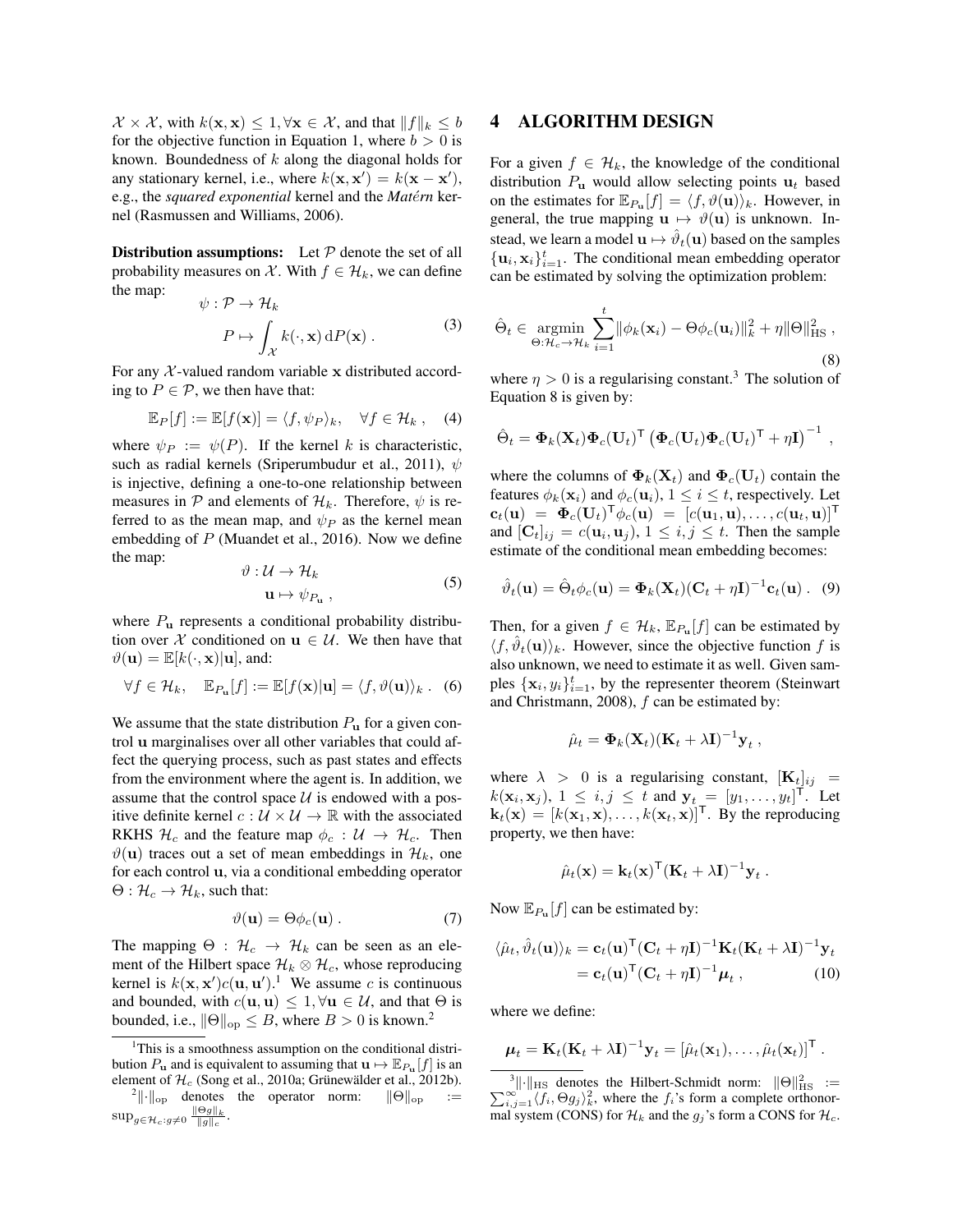## 4.1 AN UPPER CONFIDENCE-BOUND BASED ALGORITHM

The central idea is to maintain for each control u, a confidence interval around the estimate  $\langle \hat{\mu}_t, \hat{\vartheta}_t(\mathbf{u}) \rangle_k$  of the expected mean reward  $\mathbb{E}_{P_{\mathbf{u}}}[f]$ . Appropriate widths for the confidence intervals can be described in terms of the Mahalanobis norm of the control features  $\phi_c(\mathbf{u})$  with respect to the regularized sample covariance matrix:

$$
\sigma_t(\mathbf{u}) := \|\phi_c(\mathbf{u})\|_{(\mathbf{\Phi}_c(\mathbf{U}_t)\mathbf{\Phi}_c(\mathbf{U}_t)^\mathsf{T} + \eta \mathbf{I})^{-1}}\,.
$$

<span id="page-3-6"></span>An application of the Sherman-Morrison formula yields:

$$
\sigma_t(\mathbf{u}) = \eta^{-1/2} \sqrt{c(\mathbf{u}, \mathbf{u}) - \mathbf{c}_t(\mathbf{u})^\mathsf{T} (\mathbf{C}_t + \eta \mathbf{I})^{-1} \mathbf{c}_t(\mathbf{u})} \tag{11}
$$

Now, given a set of past observations  $\mathcal{D}_{t-1}$  =  $\{(\mathbf{u}_i, \mathbf{x}_i, y_i)\}_{i=1}^{t-1}$ , the following defines an upper confidence bound (UCB) acquisition function:

$$
h(\mathbf{u}|\mathcal{D}_{t-1}) = \langle \hat{\mu}_{t-1}, \hat{\vartheta}_{t-1}(\mathbf{u}) \rangle_k + \beta_{t-1}\sigma_{t-1}(\mathbf{u}), \tag{12}
$$

where  $\beta_{t-1}$  is a parameter of the algorithm. The the-oretical results in [Section 5.2](#page-5-1) will show that  $\beta_{t-1}$  can be set accordingly for  $h(\mathbf{u}|\mathcal{D}_{t-1})$  to maintain a highprobability upper bound on  $\mathbb{E}[f(\mathbf{x})|\mathbf{u}]$  for all  $\mathbf{u} \in \mathcal{U}$ .

[Algorithm 1](#page-3-0) presents the Conditional Mean Embeddings Upper Confidence Bound (CME-UCB) algorithm, which estimates the conditional mean embeddings as well as builds an UCB acquisition function  $h(\mathbf{u}|\mathcal{D}_{t-1})$  using the estimates [\(Equation 12\)](#page-3-1). At each iteration  $t$ , the algorithm selects a control  $\mathbf{u}_t$  that maximises  $h(\mathbf{u}|\mathcal{D}_{t-1})$ [\(line 2\)](#page-3-2). Such a rule inherently trades off between exploration (picking points with high uncertainty) and exploitation (picking points with high expected reward) with the parameter  $\beta_{t-1}$  controlling this trade-off. In [line 3,](#page-3-3) the objective function  $f$  is queried at some location  $\mathbf{x}_t | \mathbf{u}_t \sim P_{\mathbf{u}_t}$ . After the query is done, the algorithm is provided with an observation  $y_t = f(\mathbf{x}_t) + \zeta_t$ . In [line 5,](#page-3-4) first the estimate  $\hat{\mu}_t$  of f is updated with the new observation pair  $(\mathbf{x}_t, y_t)$ , and then  $\boldsymbol{\mu}_t$ , the vector evaluations of  $\hat{\mu}_t$  at the observed states is computed. Finally in [line 6,](#page-3-5) we update the estimate  $\hat{\vartheta}_t(\mathbf{u})$  of the conditional mean embedding and confidence width  $\sigma_t(\mathbf{u})$  with the augmented data point  $(\mathbf{u}_t, \boldsymbol{\mu}_t)$ . This process then repeats for a given number of iterations  $n$ .

**Computational complexity:** Computing  $\langle \hat{\mu}_t, \hat{\vartheta}_t(\mathbf{u}) \rangle_k$ involves inversion and multiplication of t-by-t matrices [\(Equation 10\)](#page-2-4), which take  $O(t^3)$  time. Similarly, computing  $\sigma_t(\mathbf{u})$  takes  $O(t^3)$  time [\(Equation 11\)](#page-3-6). Hence, the per-update time complexity of CME-UCB [\(Algo](#page-3-0)[rithm 1\)](#page-3-0) is  $O(t^3)$  which is no worse than standard BO algorithms, e.g., GP-UCB [\(Srinivas et al., 2010\)](#page-9-12). However,

| <b>Algorithm 1:</b> Conditional Mean Embeddings Upper |  |
|-------------------------------------------------------|--|
| Confidence Bound (CME-UCB)                            |  |

<span id="page-3-3"></span><span id="page-3-2"></span><span id="page-3-0"></span>

|                             | <b>Input:</b> $U$ : control space                                                                                                      |  |
|-----------------------------|----------------------------------------------------------------------------------------------------------------------------------------|--|
|                             | $n$ : total number of iterations                                                                                                       |  |
| 1 for $t \in \{1, , n\}$ do |                                                                                                                                        |  |
| $2 \mid$                    | $\mathbf{u}_t = \arg \max \langle \hat{\mu}_{t-1}, \hat{\vartheta}_{t-1}(\mathbf{u}) \rangle_k + \beta_{t-1} \sigma_{t-1}(\mathbf{u})$ |  |
|                             | $n \in \mathcal{U}$                                                                                                                    |  |
| $\overline{\mathbf{3}}$     | $(\mathbf{x}_t, y_t) \leftarrow$ Sample f at $\mathbf{x}_t   \mathbf{u}_t \sim P_{\mathbf{u}_t}$                                       |  |
| $\overline{\mathbf{4}}$     | $\mathcal{D}_t = \mathcal{D}_{t-1} \cup \{(\mathbf{u}_t, \mathbf{x}_t, y_t)\}\$                                                        |  |
| 5                           | Update $\hat{\mu}_t$ with $(\mathbf{x}_t, y_t)$ and compute $\boldsymbol{\mu}_t$                                                       |  |
| 6                           | Update $\hat{\vartheta}_t(\mathbf{u})$ and $\sigma_t(\mathbf{u})$ with $(\mathbf{u}_t, \boldsymbol{\mu}_t)$                            |  |

<span id="page-3-5"></span><span id="page-3-4"></span><span id="page-3-1"></span>using standard kernel approximation techniques like the *Nyström* approximation [\(Drineas and Mahoney, 2005\)](#page-8-6) or the *random Fourier features* approximation [\(Rahimi and](#page-9-19) [Recht, 2008\)](#page-9-19) and efficient incremental update schemes [\(Gijsberts and Metta, 2013\)](#page-8-7), the run-time complexity of our algorithm can be reduced to a  $O(m^2)$  per-update cost, where  $m \ll n$  is the dimension of feature approximations [\(Gijsberts and Metta, 2013\)](#page-8-7).

## 5 THEORETICAL RESULTS

This section presents our main theoretical results. We split them in two parts, first presenting novel approximation bounds for learning with conditional mean embeddings. We then derive the resulting regret bounds for the proposed CME-UCB algorithm.

### 5.1 ACTIVE LEARNING OF CONDITIONAL MEAN EMBEDDING

First we consider building a confidence ball in the RKHS  $\mathcal{H}_k$  around the estimated conditional mean embedding  $\hat{\vartheta}_t(\mathbf{u})$  such that the true embedding  $\vartheta(\mathbf{u})$  lies in it with high probability. Equivalently, we focus on upper bounding the distance  $\|\hat{\theta}(\mathbf{u}) - \hat{\theta}_t(\mathbf{u})\|_k$  between the conditional mean embedding and its estimate as a function of the uncertainty  $\sigma_t(\mathbf{u})$  around the estimate. Existing re-sults [\(Song et al., 2010b\)](#page-9-4) assume the data  $\{\mathbf u_i, \mathbf x_i\}_{i=1}^t$  to be i.i.d. and, hence, not valid for our purpose.

To this end, we define a measure of the *information gain* about the conditional mean embeddings  $\vartheta(\mathbf{u})$  as a function of the kernel  $c$  on  $U$  and the number of samples  $t$ :

<span id="page-3-7"></span>
$$
\gamma_{c,t} = \sup_{\mathbf{U} \subset \mathcal{U}: |\mathbf{U}| = t} \frac{1}{2} \log \det \left( \mathbf{I} + \eta^{-1} \mathbf{C}_{\mathbf{U}} \right) ,\qquad(13)
$$

where  $\mathbf{C}_{\mathbf{U}} = [c(\mathbf{u}, \mathbf{u}')]_{\mathbf{u}, \mathbf{u}' \in \mathbf{U}}$  denotes the gram matrix computed at U. Now, we derive a novel upper bound on  $\|\hat{\theta}(\mathbf{u}) - \hat{\theta}_t(\mathbf{u})\|_k$  under non i.i.d. data as a function of the uncertainty  $\sigma_t(\mathbf{u})$ .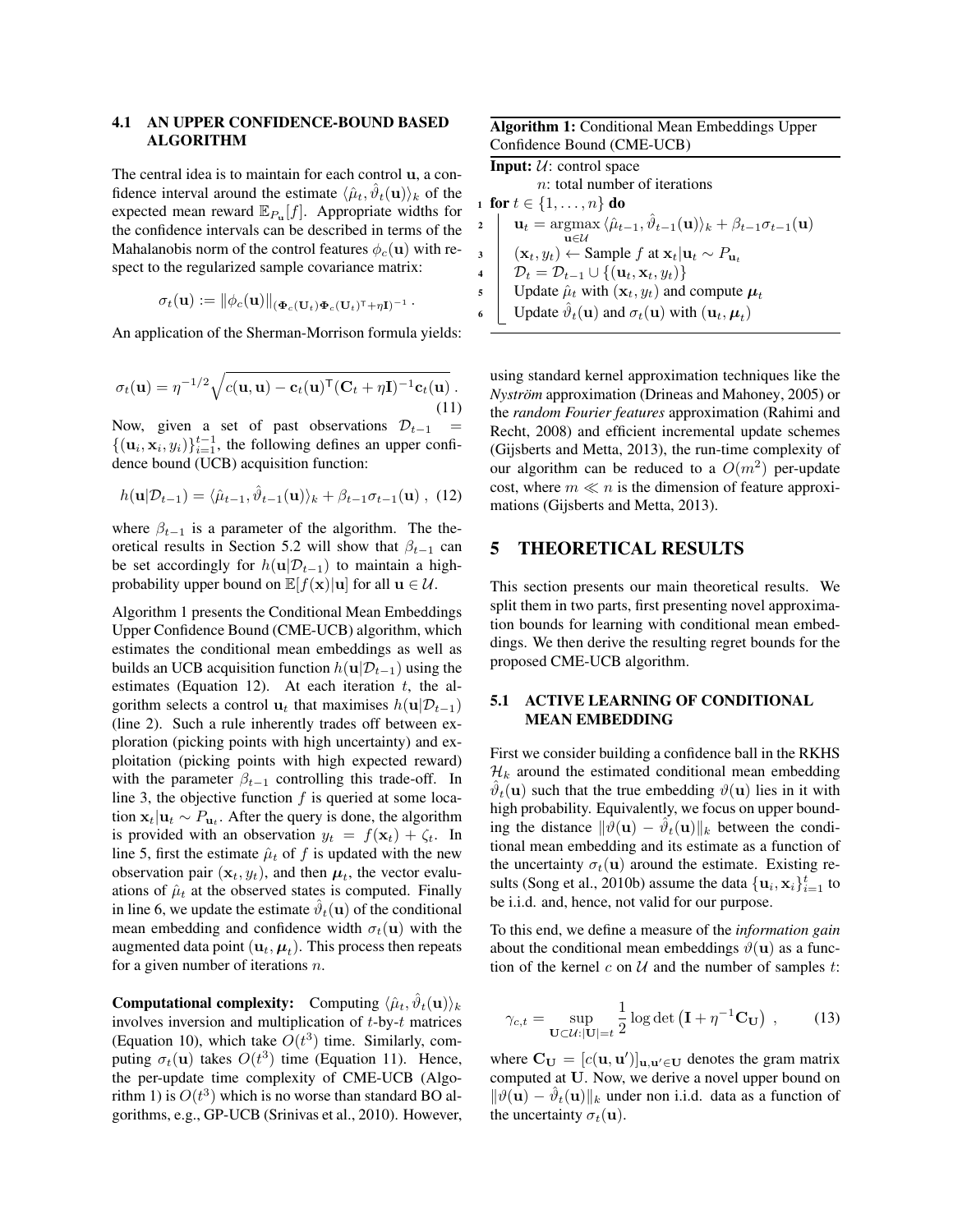<span id="page-4-0"></span>**Theorem 1.** Let  $k(x, x) \leq 1$  for all  $x \in \mathcal{X}$ ,  $c(\mathbf{u}, \mathbf{u}) \leq 1$ *for all*  $\mathbf{u} \in \mathcal{U}$  *and*  $\|\Theta\|_{\text{op}} \leq B$ *. Then, for any*  $\delta \in$ (0, 1]*, with probability at least* 1 − δ*, the following holds uniformly over all*  $t \geq 0$  *and*  $\mathbf{u} \in \mathcal{U}$  :

$$
\|\vartheta(\mathbf{u}) - \hat{\vartheta}_t(\mathbf{u})\|_k \leq \beta_{c,t}(\delta)\sigma_t(\mathbf{u}),
$$
  
where  $\beta_{c,t}(\delta) = B\sqrt{\eta} + 2\sqrt{2(\gamma_{c,t} + \log(1/\delta))}.$ 

*Proof.* Since  $\Theta : \mathcal{H}_c \to \mathcal{H}_k$  is a bounded linear operator, we have  $g := \Theta^{\mathsf{T}} f \in \mathcal{H}_c$  for any  $f \in \mathcal{H}_k$  (for the sake of completeness we provide a short proof for this result in the appendix, [Lemma A.2\)](supplement.pdf{}{}{}#lemma.A.2{}{}{}). Hence,

$$
\langle f, \vartheta(\mathbf{u}) \rangle_k = \langle f, \Theta \phi_c(\mathbf{u}) \rangle_k = \langle g, \phi_c(\mathbf{u}) \rangle_c = g(\mathbf{u}) \ .
$$

From [Equation 9,](#page-2-5) we have:

$$
\langle f, \hat{\vartheta}_t(\mathbf{u}) \rangle_k = \mathbf{c}_t(\mathbf{u})^\mathsf{T} (\mathbf{C}_t + \eta \mathbf{I})^{-1} \mathbf{f}_t ,
$$

where  $f_t = [f(\mathbf{x}_1), \dots, f(\mathbf{x}_t)]^\mathsf{T}$ . Let  $\epsilon_t := k(\cdot, \mathbf{x}_t)$  –  $\vartheta(\mathbf{u}_t) = k(\cdot, \mathbf{x}_t) - \mathbb{E}[k(\cdot, \mathbf{x}_t)|\mathbf{u}_t]$ . Then,

$$
f(\mathbf{x}_t) = \langle f, \vartheta(\mathbf{u}_t) \rangle_k + \langle f, \epsilon_t \rangle_k = g(\mathbf{u}_t) + \langle f, \epsilon_t \rangle_k.
$$

Note that  $\|\mathbb{E}[k(\cdot, \mathbf{x}_t)|\mathbf{u}_t]\|_k \le \mathbb{E}[k(\mathbf{x}_t, \mathbf{x}_t)|\mathbf{u}_t] \le 1$ , and hence  $||\epsilon_t||_k$  ≤ 2. Let  $\mathcal{F}_{t-1}$  be the sigma-algebra generated by the random variables  $\{(\mathbf{u}_i, \mathbf{x}_i)\}_{i=1}^{t-1}$  and  $\mathbf{u}_t$ . Then  $\langle f, \epsilon_t \rangle_k$  is zero-mean  $2||f||_k$ -sub-Gaussian given Ft=1. For any  $\delta \in (0,1]$ , let  $\alpha_{c,t}(\delta) = ||\Theta^T f||_c \sqrt{\eta} +$  $2||f||_k\sqrt{2(\gamma_{c,t}+\log(1/\delta))}$ . Then by [Durand et al.](#page-8-8) [\(2018,](#page-8-8) Theorem 1), with probability at least  $1 - \delta$ , uniformly over all  $t \geq 0$  and  $\mathbf{u} \in \mathcal{U}$ , the following holds:

$$
\left| \langle f, \vartheta(\mathbf{u}) \rangle_k - \langle f, \hat{\vartheta}_t(\mathbf{u}) \rangle_k \right| \leq \alpha_{c,t}(\delta) \sigma_t(\mathbf{u}) .
$$

Now the result follows from the definition of operator norm and the fact that  $\|\vartheta(\mathbf{u}) - \hat{\vartheta}_t(\mathbf{u})\|_{k}$  =  $\sup_{f \in \mathcal{H}_k: ||f||_k \leq 1} \Big| \langle f, \vartheta(\mathbf{u}) \rangle_k - \langle f, \hat{\vartheta}_t(\mathbf{u}) \rangle_k \Big|.$  $\Box$ 

Interpretation of the bound: In order to understand the growth of  $\|\vartheta(\mathbf{u}) - \hat{\vartheta}_t(\mathbf{u})\|_k$  with the number of samples t, first we need to understand the behaviour of  $\gamma_{c,t}$ . Let  $g : \mathcal{U} \to \mathbb{R}$  be a (random) function sampled from a zero-mean Gaussian process  $\text{GP}(0, c)$ with covariance function c. Then  $\gamma_{c,t}$  denotes the *maximum information gain* about *g* after *t* noisy observations obtained by passing  $q$  through an i.i.d. Gaussian channel  $N(0, \eta)$ , and it measures the reduction in the uncertainty of g after t noisy observations.  $\gamma_{c,t}$  is a function of the kernel  $c$  and domain  $U$ . If  $c$  is the squared exponential (SE) kernel and  $\mathcal{U} \subset \mathbb{R}^d$  is compact and convex, then  $\gamma_{c,t} = O((\log t)^{d+1})$  [\(Srini](#page-9-12)[vas et al., 2010\)](#page-9-12). In this case, [Theorem 1](#page-4-0) implies that

 $\|\vartheta(\mathbf{u}) - \hat{\vartheta}_t(\mathbf{u})\|_{k} = O_p(\text{polylog } t) \sigma_t(\mathbf{u}).^4$  $\|\vartheta(\mathbf{u}) - \hat{\vartheta}_t(\mathbf{u})\|_{k} = O_p(\text{polylog } t) \sigma_t(\mathbf{u}).^4$  For the Matérn kernel  $\gamma_{c,t} = O\left(t^{\frac{d(d+1)}{2\nu+d(d+1)}}\log t\right)$ , and therefore  $\|\vartheta(\mathbf{u})-\hat{\vartheta}_t(\mathbf{u})\|_k = O_p\left(t^{\alpha}(\log t)^{1/2}\right)\sigma_t(\mathbf{u})$ , where  $\alpha < 1/2$ . In fact,  $\alpha < 1/4$  as long as  $\nu > d(d+1)/2$ .

Comparison with results under i.i.d. samples: Let  $C_{\mathbf{u}\mathbf{u}} = \mathbb{E}[\phi_c(\mathbf{u}) \otimes \phi_c(\mathbf{u})]$  and  $C_{\mathbf{x}\mathbf{u}} = \mathbb{E}[\phi_k(\mathbf{x}) \otimes \phi_c(\mathbf{u})]$ denote the (uncentered) covariance operator on  $U$  and cross-covariance operator from  $U$  to  $X$ , respectively.<sup>[5](#page-4-2)</sup> Then, under i.i.d. samples  ${\mathbf u}_i, {\mathbf x}_i_{i=1}^t$ , the distance (in RKHS norm) between the conditional mean embedding  $C_{\mathbf{x}\mathbf{u}}C_{\mathbf{u}\mathbf{u}}^{-1}\phi_c(\mathbf{u})$  and its empirical estimate  $\Phi_k(\mathbf{X}_t)(\mathbf{C}_t + \mathbf{A}_t)$  $\eta t \mathbf{I}$ )<sup>-1</sup>**c**<sub>t</sub>(**u**) is of the order  $O_p(1/\sqrt{t})$  [\(Song et al.,](#page-9-4) [2010b,](#page-9-4) Theorem 1). Note that this estimator is different from  $\hat{\vartheta}_t(\mathbf{u})$  in the sense that the regulariser used in the former expression is  $\eta$  multiplied by the number of samples t, whereas we use  $\eta$  as the regulariser [\(Equa](#page-2-5)[tion 9\)](#page-2-5). In that case, as evident from [Equation 11,](#page-3-6) we can crudely upper bound  $\sigma_t(\mathbf{u})$  by  $1/\sqrt{\eta t}$  to recover the  $O_p(1/\sqrt{t})$  scaling $^6$  $^6$  of [Song et al.](#page-9-4) [\(2010b\)](#page-9-4) up to a polylog factor for the SE kernel and up to a  $t^{\alpha}$  factor,  $\alpha < 1/2$ , for the Matérn kernel. We refrain from comparing with the results of Grünewälder et al.  $(2012a)$  since the latter assumes  $\mathcal{H}_k$  to be a finite dimensional RKHS, which is generally not the case.

Application of the bound: For the purpose of this work, [Theorem 1](#page-4-0) will be used to build a confidence ellipsoid around the sample estimate of the conditional expectation  $\mathbb{E}_{P_u}[f]$ . However, the applicability of [Theorem 1](#page-4-0) is much more general and might be of independent interest. We point out one such simple application. Let  $\hat{P}_{\mathbf{u}}^t$ be a  $t$  sample empirical approximation to the conditional distribution  $P_{\mathbf{u}}$  in the sense that  $\mathbb{E}_{\hat{P}_{\mathbf{u}}^{t}}[f] = \langle f, \hat{\vartheta}_{t}(\mathbf{u}) \rangle_{k}$ for any  $f \in \mathcal{H}_k$ . It then follows that:

$$
\|\vartheta(\mathbf{u}) - \hat{\vartheta}_t(\mathbf{u})\|_{k} = \sup_{f \in \mathcal{H}_k : \|f\|_{k} \le 1} \left| \mathbb{E}_{P_{\mathbf{u}}}[f] - \mathbb{E}_{\hat{P}_{\mathbf{u}}^t}[f] \right|,
$$

which corresponds to the *maximum mean discrepancy* (MMD) between distributions  $P_{\mathbf{u}}$  and  $\hat{P}_{\mathbf{u}}^{t}$ . Thus, [Theo](#page-4-0)[rem 1](#page-4-0) can be used to provide a upper bound on the MMD between a (conditional) distribution and its estimate under non i.i.d. samples. The MMD, and more generally, kernel mean embeddings have been used in many applications particularly in kernel density estimation [\(Smola](#page-9-20) [et al., 2007\)](#page-9-20), two and one sample tests [\(Gretton et al.,](#page-8-9)

<span id="page-4-2"></span><span id="page-4-1"></span> ${}^4O_p(\cdot)$  hides constants and dependencies on log(1/ $\delta$ ).

 $^5f \otimes g$  denotes the tensor product between  $f \in \mathcal{H}_k$  and  $g \in \mathcal{H}_c$ , and for any  $h \in \mathcal{H}_c$  satisfies  $(f \otimes g)h = \langle g, h \rangle_c f$ .

<span id="page-4-3"></span><sup>&</sup>lt;sup>6</sup>Thanks to the smoothness of  $\vartheta(\mathbf{u})$  [\(Equation 7\)](#page-2-6),  $\sigma_t(\mathbf{u})$ would decay faster than  $O(1/\sqrt{t})$ , yielding a better rate of convergence.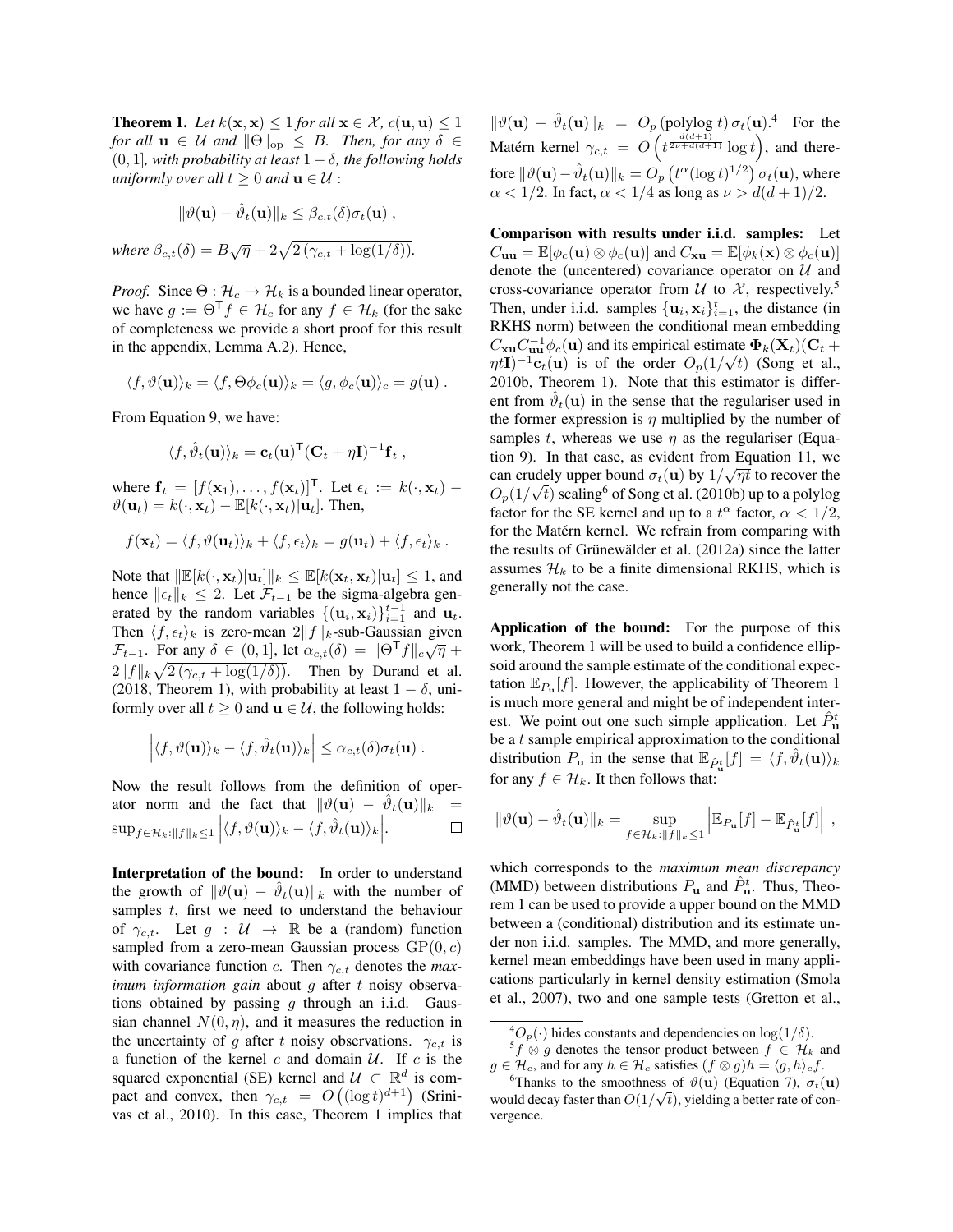[2012\)](#page-8-9) and distributionally robust optimisation [\(Staib and](#page-9-21) [Jegelka, 2019\)](#page-9-21).

#### <span id="page-5-1"></span>5.2 CONCENTRATION BOUND

Equipped with the confidence ball around  $\hat{\vartheta}_t(\mathbf{u})$  constructed in [Theorem 1,](#page-4-0) we now focus on building a confidence interval around the sample estimate  $\langle \hat{\mu}_t, \bar{\hat{\vartheta}}_t(\mathbf{u}) \rangle_k$ of  $\langle f, \vartheta(\mathbf{u})\rangle_k$ , the expectation of f under the conditional distribution  $P_{\mathbf{u}}$ . However, first we need a confidence ball around the sample estimate  $\hat{\mu}_t$  of the objective function  $f$  such that  $f$  lies in it with high probability. To this end, we describe the uncertainty around  $\hat{\mu}_t(\mathbf{x})$  in terms of the Mahalanobis norm of the state features:

$$
s_t(\mathbf{x}) = \lambda^{-1/2} \sqrt{k(\mathbf{x}, \mathbf{x}) - \mathbf{k}_t(\mathbf{x})^\top (\mathbf{K}_t + \lambda \mathbf{I})^{-1} \mathbf{k}_t(\mathbf{x})}.
$$

We also define a measure of the *information gain* about f as a function of the kernel k and number of samples t:

$$
\gamma_{k,t} = \sup_{\mathbf{X} \subset \mathcal{X}: |\mathbf{X}| = t} \frac{1}{2} \log \det \left( \mathbf{I} + \lambda^{-1} \mathbf{K}_{\mathbf{X}} \right) ,\qquad(14)
$$

where  $\mathbf{K}_{\mathbf{X}} = [k(\mathbf{x}, \mathbf{x}')]_{\mathbf{x}, \mathbf{x}' \in \mathbf{X}}$  denotes the gram matrix computed at X. [Lemma 2](#page-5-2) provides a high probability confidence interval around  $\hat{\mu}_t(\mathbf{x})$  with its width being proportional to  $s_t(\mathbf{x})$ , and is well known in the BO literature [\(Durand et al., 2018\)](#page-8-8).

<span id="page-5-2"></span>**Lemma 2** [\(Durand et al.](#page-8-8) [\(2018\)](#page-8-8)). *Let*  $k(x, x) \le 1$  *for*  $all \mathbf{x} \in \mathcal{X}, ||f||_k \leq b$  *and*  $\zeta_t$  *be*  $\sigma_{\zeta}$ *-sub-Gaussian [\(Equa](#page-1-1)[tion 2\)](#page-1-1). Then, for any*  $\delta \in (0,1]$ *, with probability at least* 1 − δ*, uniformly over all*  $t ≥ 0$  *and*  $\mathbf{x} ∈ X$ *,* 

$$
|f(\mathbf{x}) - \hat{\mu}_t(\mathbf{x})| \leq \beta_{k,t}(\delta) s_t(\mathbf{x}),
$$
  
where  $\beta_{k,t}(\delta) = b\sqrt{\lambda} + \sigma_{\zeta} \sqrt{2(\gamma_{k,t} + \log(1/\delta))}.$ 

Now, in Lemma [3,](#page-5-3) we build a high probability confidence interval around  $\langle \hat{\mu}_t, \hat{\vartheta}_t(\mathbf{u}) \rangle_k$  with its width proportional to  $\sigma_t(\mathbf{u})$ , the uncertainty around the approximate embedding  $\hat{\vartheta}_t(\mathbf{u})$ . However, the width is inflated accordingly to account for the uncertainty around  $\hat{\mu}_t$ .

<span id="page-5-3"></span>**Lemma 3.** *Let*  $k(x, x) \leq 1$  *for all*  $x \in \mathcal{X}$ ,  $c(u, u) \leq 1$ *for all*  $\mathbf{u} \in \mathcal{U}$ *,*  $||f||_k \leq b$ *,*  $||\Theta||_{op} \leq B$  *and*  $\zeta_t$  *be*  $\sigma_{\zeta}$ *-sub-Gaussian [\(Equation 2\)](#page-1-1). For any*  $\delta \in (0,1]$ *, let*  $\beta_{c,t}(\delta)$ *and*  $\beta_{k,t}(\delta)$  *be as given in [Theorem 1](#page-4-0) and [Lemma 2,](#page-5-2) respectively. Then, with probability at least*  $1 - \delta$ *, the following holds uniformly over all*  $t \geq 0$  *and*  $\mathbf{u} \in \mathcal{U}$ :

$$
\left| \langle f, \vartheta(\mathbf{u}) \rangle_k - \langle \hat{\mu}_t, \hat{\vartheta}_t(\mathbf{u}) \rangle_k \right| \leq \beta_t \sigma_t(\mathbf{u}),
$$

*where*  $\beta_t := \beta_t(\delta) = b\beta_{c,t}(\delta/2) + \beta_{k,t}(\delta/2)\sqrt{2\gamma_{k,t}}$ .

*Proof.* By an application of triangle inequality, we have  $\left| \langle f,\vartheta({\bf u}) \rangle_k - \langle \hat{\mu}_t,\hat{\vartheta}_t({\bf u}) \rangle_k \right| \ \le \ \left| \langle f,\vartheta({\bf u})-\hat{\vartheta}_t({\bf u}) \rangle_k \right| \ +$ 

 $\left| \langle f - \hat{\mu}_t, \hat{\vartheta}_t(\mathbf{u}) \rangle_k \right|$ . For the first term, by the Cauchy-Schwartz inequality and [Theorem 1,](#page-4-0) with probability at least  $1 - \delta$ , the following holds for all  $t > 0$  and  $\mathbf{u} \in \mathcal{U}$ :

<span id="page-5-5"></span>
$$
\left| \langle f, \vartheta(\mathbf{u}) - \hat{\vartheta}_t(\mathbf{u}) \rangle_k \right| \le b \beta_{c,t}(\delta) \sigma_t(\mathbf{u}), \qquad (15)
$$

since  $||f||_k \leq b$ . For the second term, let  $f_t =$  $[f(\mathbf{x}_1), \dots, f(\mathbf{x}_t)]^{\mathsf{T}}$ . From [Equation 9,](#page-2-5) we then have

$$
\left| \langle f - \hat{\mu}_t, \hat{\vartheta}_t(\mathbf{u}) \rangle_k \right| = \left| \mathbf{c}_t(\mathbf{u})^\mathsf{T} (\mathbf{C}_t + \eta \mathbf{I})^{-1} (\mathbf{f}_t - \boldsymbol{\mu}_t) \right|
$$
  
\n
$$
\leq \| (\mathbf{C}_t + \eta \mathbf{I})^{-1} \mathbf{c}_t(\mathbf{u}) \|_2 \| \mathbf{f}_t - \boldsymbol{\mu}_t \|_2
$$
  
\n
$$
= \| \boldsymbol{\Phi}_c(\mathbf{U}_t)^\mathsf{T} \mathbf{V}_t^{-1} \phi_c(\mathbf{u}) \|_2 \| \mathbf{f}_t - \boldsymbol{\mu}_t \|_2,
$$

where  $\mathbf{V}_t = (\mathbf{\Phi}_c(\mathbf{U}_t) \mathbf{\Phi}_c(\mathbf{U}_t)^\mathsf{T} + \eta \mathbf{I})^{-1}$ . It is easy to see that  $\|\Phi_c(\mathbf{U}_t)^{\mathsf{T}} \mathbf{V}_t^{-1} \phi_c(\mathbf{u})\|_2 \leq \sigma_t(\mathbf{u})$ , since  $\|\mathbf{\Phi}_c(\mathbf{U}_t)^{\mathsf{T}} \mathbf{V}_t^{-1/2}\|_{\text{op}} \leq 1$ . Now by [Lemma 2](#page-5-2) and monotonicity of  $\beta_{k,t}$ , we have with probability at least  $1 - \delta$ :

<span id="page-5-4"></span>
$$
\|\mathbf{f}_t - \boldsymbol{\mu}_t\|_2 \leq \beta_{k,t}(\delta) \sqrt{\sum_{i=1}^t s_i^2(\mathbf{x}_i)} \leq \beta_{k,t}(\delta) \sqrt{2\gamma_{k,t}},
$$

where the final step follows from  $\sum_{i=1}^{t} s_i^2(\mathbf{x}_i) \leq$  $\log \det (\lambda^{-1} \mathbf{K}_t + \mathbf{I})$  [\(Lemma A.1](supplement.pdf{}{}{}#lemma.A.1{}{}{}) in the Appendix) and the definition of  $\gamma_{k,t}$  [\(Equation 14\)](#page-5-4). Therefore, with probability at least  $1 - \delta$ , for all  $t > 0$  and  $u \in U$ :

<span id="page-5-6"></span>
$$
\left| \langle f - \hat{\mu}_t, \hat{\vartheta}_t(\mathbf{u}) \rangle_k \right| \leq \beta_{k,t}(\delta) \sqrt{2 \gamma_{k,t}} \sigma_t(\mathbf{u}). \quad (16)
$$

Now the result follows by combining [Equation 15](#page-5-5) and [Equation 16,](#page-5-6) and taking an union bound.  $\Box$ 

#### 5.3 REGRET BOUND OF CME-UCB

In this section, we derive an upper bound on the cumulative regret of CME-UCB [\(Algorithm 1\)](#page-3-0).

<span id="page-5-0"></span>**Theorem 4.** *Fix any*  $\delta \in (0,1]$ *. Then, under the same hypothesis of [Lemma 3,](#page-5-3) CME-UCB with*  $\beta_t$  *set as in* [Lemma 3,](#page-5-3) enjoys, with probability at least  $1 - \delta$ , the re*gret bound:*

$$
R_n \leq 2\beta_n \sqrt{2(1+1/\eta)\gamma_{c,n} n}.
$$

*Proof.* Let  $|\langle f, \vartheta(\mathbf{u}) \rangle_k - \langle \hat{\mu}_t, \hat{\vartheta}_t(\mathbf{u}) \rangle_k| \leq \beta_t \sigma_t(\mathbf{u})$  for all  $t \geq 0$  and  $\mathbf{u} \in \mathcal{U}$ . Then the instantaneous regret at time  $t \geq 1$  is:

$$
r_t := \mathbb{E}[f(\mathbf{x})|\mathbf{u}^*] - \mathbb{E}[f(\mathbf{x})|\mathbf{u}_t]
$$
  
\n
$$
= \langle f, \vartheta(\mathbf{u}^*) \rangle_k - \langle f, \vartheta(\mathbf{u}_t) \rangle_k
$$
  
\n
$$
\leq \langle \hat{\mu}_{t-1}, \hat{\vartheta}_{t-1}(\mathbf{u}^*) \rangle_k + \beta_{t-1}\sigma_{t-1}(\mathbf{u}^*) - \langle f, \vartheta(\mathbf{u}_t) \rangle_k
$$
  
\n
$$
\leq \langle \hat{\mu}_{t-1}, \hat{\vartheta}_{t-1}(\mathbf{u}_t) \rangle_k + \beta_{t-1}\sigma_{t-1}(\mathbf{u}_t) - \langle f, \vartheta(\mathbf{u}_t) \rangle_k
$$
  
\n
$$
\leq 2\beta_{t-1}\sigma_{t-1}(\mathbf{u}_t),
$$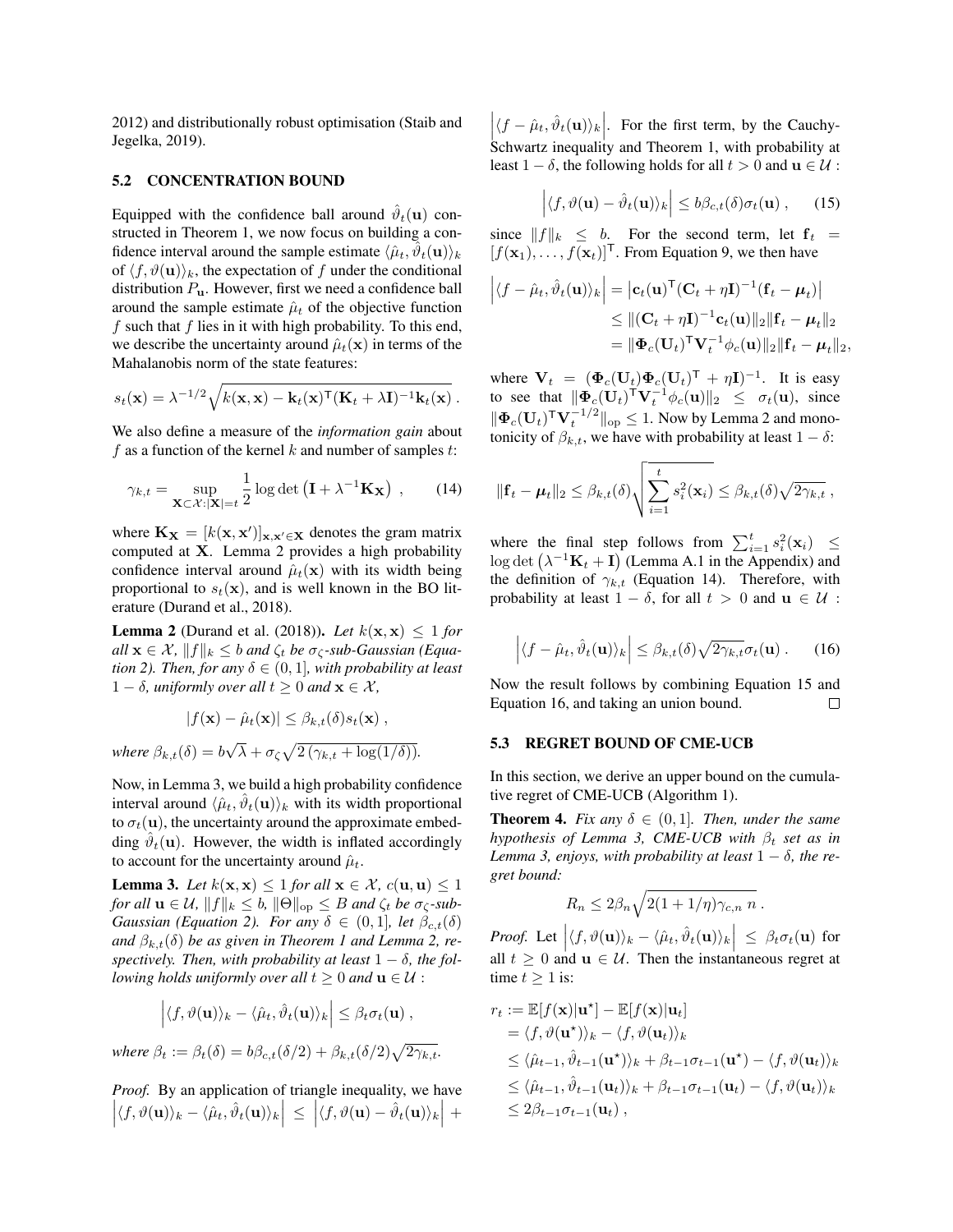where the second inequality is due the choice of  $\mathbf{u}_t$ [\(line 2](#page-3-2) of [Algorithm 1\)](#page-3-0). Now, by [Lemma 3,](#page-5-3) with probability at least  $1 - \delta$ , we have:

$$
R_n \leq \sum_{t=1}^n 2\beta_{t-1}\sigma_{t-1}(\mathbf{u}_t) \leq 2\beta_n \sqrt{n \sum_{t=1}^n \sigma_{t-1}^2(\mathbf{u}_t)},
$$

where the last step is due to the monotonicity of  $\beta_t$ and the Cauchy-Schwartz inequality. Now the result follows from the definition of  $\gamma_{c,t}$  [\(Equation 13\)](#page-3-7) along with the identities  $\sigma_{t-1}^2(\mathbf{u}) \leq (1 + 1/\eta)\sigma_t^2(\mathbf{u})$ and  $\sum_{t=1}^{n} \sigma_t^2(\mathbf{u}_t) = \log \det \left( \lambda^{-1} \mathbf{C}_n + \mathbf{I} \right)$  (Refer to [Lemma A.1](supplement.pdf{}{}{}#lemma.A.1{}{}{}) in the Appendix.).

[Theorem 4](#page-5-0) implies that the cumulative regret of CME-Theorem 4 implies that the cumulative regret of CNE-<br>UCB is  $O_p(\gamma_{k,n}\sqrt{\gamma_{c,n} n} + \gamma_{c,n}\sqrt{n})$ . If k and c are both squared exponential kernels, the regret is of the order  $\tilde{O}(\sqrt{n})$ , and hence sublinear in n.<sup>[7](#page-6-0)</sup>

**Comparison with the GP-UCB algorithm:** For  $g :=$  $\Theta$ <sup>T</sup>f, we can write the observation  $y_t$  as a noisy sample of  $g(\mathbf{u}_t)$  corrupted by zero-mean noise  $\langle f, \epsilon_t \rangle_k + \zeta_t$ , which is  $\sqrt{\sigma_{\zeta}^2 + 4b^2}$  sub-Gaussian. Then, instead of estimating the conditional mean embedding, one can directly run GP-UCB [\(Chowdhury and Gopalan, 2017\)](#page-8-10) as

$$
\mathbf{u}_t = \operatorname{argmax}_{\mathbf{u} \in \mathcal{U}} \tilde{\mu}_{t-1}(\mathbf{u}) + \tilde{\beta}_{t-1} \sigma_{t-1}(\mathbf{u}),
$$

with  $\tilde{\mu}_t(\mathbf{u}) = \mathbf{c}_t(\mathbf{u})^\mathsf{T} (\mathbf{C}_t + \eta \mathbf{I})^{-1} \mathbf{y}_t$  and  $\tilde{\beta}_t = bB\sqrt{\eta} + \sqrt{\sigma_{\zeta}^2 + 4b^2}\sqrt{2(\gamma_{c,t} + \log(1/\delta))},$ and achieve a regret bound of  $O_p\left(\tilde{\beta}_n\sqrt{\gamma_{c,n} n}\right)$ . Since  $\beta_t = O_p \left( \sigma_{\zeta} \gamma_{k,t} + b(\sqrt{\gamma_{k,t}} + \sqrt{\gamma_{c,t}}) \right)$  and  $\tilde{\beta}_t = O_p \left( \sqrt{(\sigma_{\zeta}^2 + b^2) \gamma_{c,t}} \right)$ , [Theorem 4](#page-5-0) is tighter than that of GP-UCB as long as  $b \ll \sigma_{\zeta}$  and  $\gamma_{k,t} \ll \sqrt{\gamma_{c,t}}$ . Particularly, if the dimension  $D$  of the state space is much smaller than the control space dimension  $d$  (e.g.  $D \ll d/2$  for the SE kernel), then there is a clear advantage of estimating the conditional mean embedding using the observed states as an intermediate step, as proposed in [Algorithm 1.](#page-3-0) The learnt embedding also encodes knowledge of the dynamics of the stochastic query process, which can be applied to future tasks.

## 6 APPLICATION TO LIKELIHOOD-FREE INFERENCE

In this section, we discuss an application of [Theorem 1,](#page-4-0) and the key insights it brings, to the likelihood-free inference problem. The goal is to estimate parameters u of a physical system according to observed data, represented



<span id="page-6-2"></span>Figure 1: Regret comparison for KELFI with the UCB strategy vs. i.i.d. data. Results are averaged over 5 trials. The plot shows the mean regret  $R_n/n$  with respect to the maximum likelihood estimator for the simulator parameters. Shaded areas correspond to  $\pm 1$  standard deviation.

by summary statistics  $x<sub>o</sub>$ . The forward model of the system is approximated by a simulation model  $x|u \sim P_u$ based on the given parameter settings u. In this case, the likelihood  $p(\mathbf{x}_o|\mathbf{u})$  is given by:

$$
p(\mathbf{x}_o|\mathbf{u}) = \int_{\mathbf{x} \in \mathcal{X}} p(\mathbf{x}_o|\mathbf{x}) p(\mathbf{x}|\mathbf{u}) \, \mathrm{d}\mathbf{x} \tag{17}
$$

The integral above is often intractable due to the marginalisation over simulator outputs. Simulations can also be expensive and time consuming, difficulting inference even further. As proposed by [Hsu and Ramos](#page-9-14) [\(2019\)](#page-9-14), for a symmetric simulator-output likelihood, i.e.  $p(\mathbf{x}_o|\mathbf{x}) = p(\mathbf{x}|\mathbf{x}_o)$ , such as the densities in the exponential family, we can set  $p(\mathbf{x}_o|\mathbf{x}) =: k(\mathbf{x}_o, \mathbf{x})$ , for any  $x, x_o \in \mathcal{X}$ . In this case, we have:

<span id="page-6-1"></span>
$$
p(\mathbf{x}_o|\mathbf{u}) = \mathbb{E}_{\mathbf{x}}[k(\mathbf{x}_o, \mathbf{x})|\mathbf{u}] = \langle \phi_k(\mathbf{x}_o), \vartheta(\mathbf{u}) \rangle_k \quad (18)
$$

The method proposed by [Hsu and Ramos](#page-9-14) [\(2019\)](#page-9-14) still used i.i.d. data  $\{\mathbf u_t, \mathbf x_t\}_{t=1}^n$ . With our results, however, we can formulate an informative sampling approach.

Let  $\psi_{\hat{P}^t_{\mathbf{u}}}(\mathbf{x}_o) := \langle \phi_k(\mathbf{x}_o), \hat{\vartheta}_t(\mathbf{u}) \rangle_k = \mathbf{k}_t(\mathbf{x}_o)^\mathsf{T}(\mathbf{C}_t + \mathbf{C}_t)$  $\eta I)^{-1}$ **c**<sub>t</sub>(**u**). Then, applying [Theorem 1](#page-4-0) to [Equation 18,](#page-6-1) with probability greater than  $1-\delta$ , the following concentration bound holds:

$$
\forall \mathbf{u} \in \mathcal{U}, \forall t \ge 0, \ |p(\mathbf{x}_o|\mathbf{u}) - \psi_{\hat{P}^t_{\mathbf{u}}}(\mathbf{x}_o)| \le \beta_{c,t}(\delta)\sigma_t(\mathbf{u}), \tag{19}
$$

since  $\|\phi_k(\mathbf{x}_o)\|_k = \sqrt{k(\mathbf{x}_o, \mathbf{x}_o)} \leq 1$ , under our settings. At every iteration, an algorithm can select:

$$
\mathbf{u}_t \in \operatorname*{argmax}_{\mathbf{u} \in \mathcal{U}} \psi_{\hat{P}_{\mathbf{u}}^{t-1}}(\mathbf{x}_o) + \beta_{c,t-1} \sigma_{t-1}(\mathbf{u}) \qquad (20)
$$

Following this strategy, the algorithm approaches the maximum likelihood estimator  $\mathbf{u}^* \in \operatorname{argmax}_{\mathbf{u} \in \mathcal{U}} p(\mathbf{x}_o | \mathbf{u})$  with regret bounded by [Theorem 4,](#page-5-0) setting  $\beta_t := \beta_{c,t}, \forall t \geq 0$ .

To demonstrate the approach, [Figure 1](#page-6-2) presents experimental results on learning the likelihod  $p(\mathbf{x}|\mathbf{u})$  via

<span id="page-6-0"></span> ${}^{7}\tilde{O}(\cdot)$  hides constants and log factors.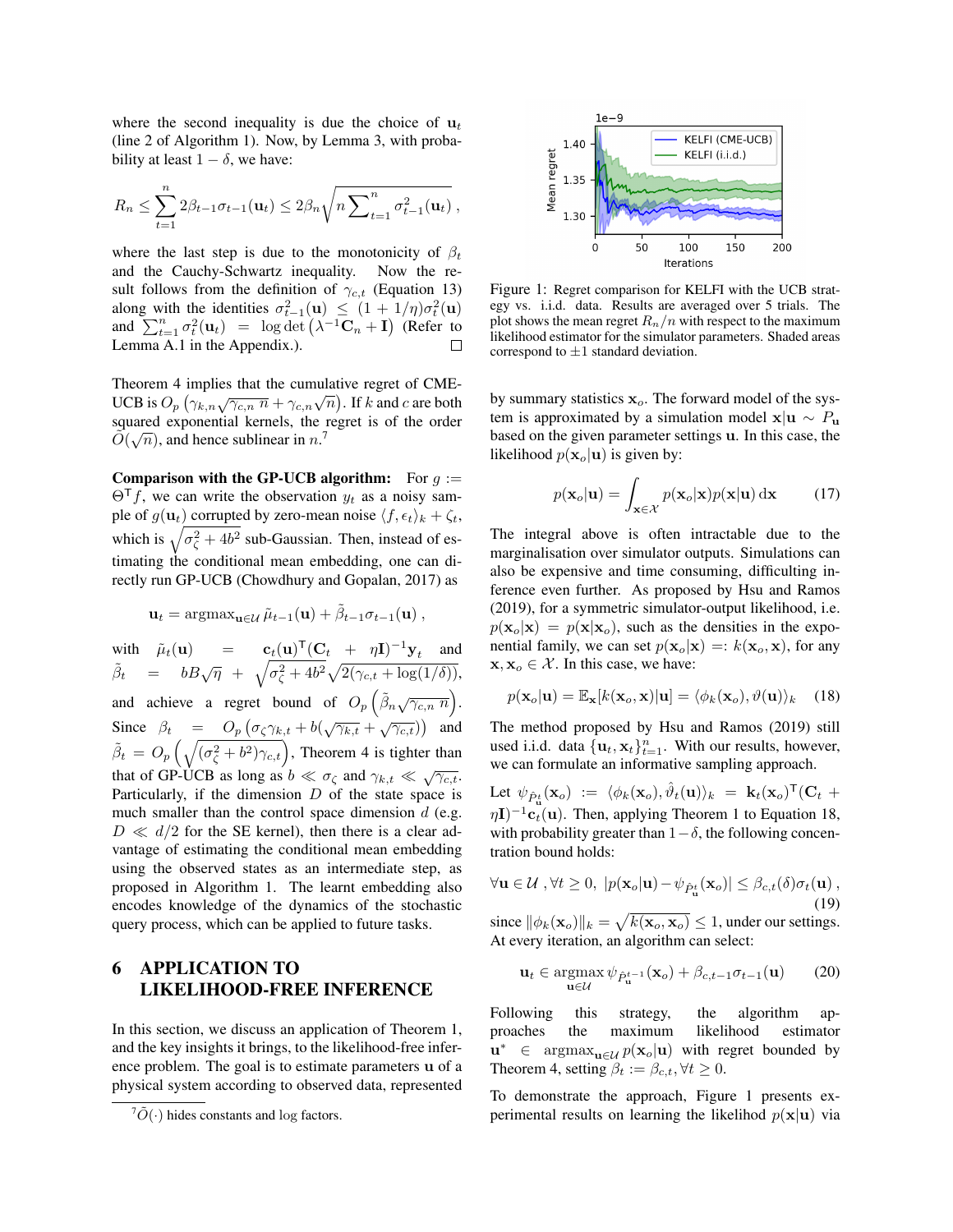KELFI [\(Hsu and Ramos, 2019\)](#page-9-14) for the Lotka-Volterra simulator. For this experiment, we use a dataset with 10,000 i.i.d. pairs of simulator parameters u and observation summary statistics x to form the control and state spaces. We compare KELFI run with i.i.d. data, as originally proposed, against data selected by CME-UCB. The maximum likelihood estimator is computed based on a CME model fit with the entire dataset. A bound for  $\|\Theta\|_{\text{op}}$  is also computed based on the same full-data CME model (see [Lemma B.1\)](supplement.pdf{}{}{}#lemma.B.1{}{}{}). As [Figure 1](#page-6-2) shows, KELFI run with CME-UCB is able to quickly learn a likelihood model while approaching the maximum likelihood estimator. CME-UCB is able to find the most informative data points within the first 50 iterations.

## 7 A PRACTICAL IMPROVEMENT

This section presents a modification to the CME-UCB algorithm<sup>[8](#page-7-0)</sup> which renders significant improvements over GP-UCB for optimisation problems involving unknown conditional distributions. We start by presenting theoretical results for the derivation of the improved CME-UCB algorithm and proceed with experimental results.<sup>[9](#page-7-1)</sup>

## 7.1 A REFINED CME-UCB

In its proposed version, the upper bound in CME-UCB [\(Lemma 3\)](#page-5-3) is still large when compared to the traditional GP-UCB. As a result, performance improvements are marginal in practical applications, as we demonstrate in the next section. However, we are able to further tighten the upper confidence bound in our main result, which leads to an improvement over GP-UCB. Proofs are deferred to [Appendix C](supplement.pdf{}{}{}#appendix.C{}{}{}) in the supplementary material.

<span id="page-7-2"></span>**Lemma 5.** *For any*  $\delta \in (0,1]$ *, with probability at least* 1 −  $\delta$ *, uniformly over all*  $t \ge 0$  *and*  $u \in U$ *,* 

$$
\left| \langle f, \hat{\vartheta}_t(\mathbf{u}) \rangle_k - \langle \hat{\mu}_t, \hat{\vartheta}_t(\mathbf{u}) \rangle_k \right| \leq \beta_{k,t}(\delta) s_t(\hat{P}_{\mathbf{u}}^t).
$$

The predictive variance  $s_t^2(\hat{P}_u^t)$  on the approximate conditional  $\hat{P}_{\mathbf{u}}^{t}$  is defined as:

$$
s_t^2(\hat{P}_{\mathbf{u}}^t) := \lambda^{-1} \mathbf{v}_t(\mathbf{u})^\top k_t(\mathbf{X}_t, \mathbf{X}_t) \mathbf{v}_t(\mathbf{u}), \qquad (21)
$$

where  $\mathbf{v}_t(\mathbf{u}) := (\mathbf{C}_t + \eta \mathbf{I})^{-1} \mathbf{c}_t(\mathbf{u})$  and  $k_t(\mathbf{X}_t, \mathbf{X}_t)$  is a GP predictive covariance matrix on the observed states:

$$
k_t(\mathbf{X}_t, \mathbf{X}_t) = \mathbf{K}_t - \mathbf{K}_t (\mathbf{K}_t + \lambda \mathbf{I})^{-1} \mathbf{K}_t
$$
  
=  $\lambda \mathbf{K}_t (\mathbf{K}_t + \lambda \mathbf{I})^{-1}$ . (22)

Combining [Lemma 5](#page-7-2) with Theorem 1, we obtain the following refinement over [Lemma 3.](#page-5-3)

<span id="page-7-3"></span>**Proposition 6.** *For any*  $\delta \in (0,1]$ *, let*  $\beta_{c,t}(\delta)$  *and*  $\beta_{k,t}(\delta)$ *be as given in Theorem 1 and Lemma 2, respectively. Then, with probability at least*  $1 - \delta$ *, the following holds:* 

$$
\forall t \geq 0, \ \forall \mathbf{u} \in \mathcal{U}, \ \left| \langle f, \vartheta(\mathbf{u}) \rangle_k - \langle \hat{\mu}_t, \hat{\vartheta}_t(\mathbf{u}) \rangle_k \right| \leq \beta_t(\mathbf{u}),
$$

where 
$$
\beta_t(\mathbf{u}) := b\beta_{c,t}(\delta/2)\sigma_t(\mathbf{u}) + \beta_{k,t}(\delta/2)s_t(\hat{P}_{\mathbf{u}}^t).
$$

Using [Proposition 6,](#page-7-3) we define a refined CME-UCB rule:

$$
\mathbf{u}_t = \mathrm{argmax}_{\mathbf{u} \in \mathcal{U}} \langle \hat{\mu}_{t-1}, \hat{\vartheta}_{t-1}(\mathbf{u}) \rangle_k + \beta_{t-1}(\mathbf{u}) \, .
$$

We now derive a regret upper bound for this refined version of the CME-UCB algorithm, which we refer to as improved CME-UCB, or I-CME-UCB.

<span id="page-7-4"></span>**Theorem 7.** *Fix any*  $\delta \in (0,1]$ *. Then, under the same hypothesis of [Proposition 6,](#page-7-3) I-CME-UCB, enjoys, with probability at least*  $1 - \delta$ *, the regret bound:* 

$$
R_n \leq 2 (b\beta_{c,n}(\delta/2) + \beta_{k,n}(\delta/2)) \sqrt{2(1 + 1/\eta)\gamma_{c,n} n}.
$$

Comparison with GP-UCB. [Theorem 7](#page-7-4) implies an improved regret bound of order mplies an improved regret<br>  $O_p \left( \sigma_{\zeta} \sqrt{\gamma_{k,n} \gamma_{c,n} n} + b \gamma_{c,n} \sqrt{n} \right)$ for I-CME-UCB. Now GP-UCB, when applied to our setting, achieves a regret bound of order  $O_p((\sigma_{\zeta} + b)\gamma_{c,n}\sqrt{n})$ . Therefore this improved bound for I-CME-UCB is tighter than GP-UCB as long as  $\gamma_{k,n} \leq \gamma_{c,n}$ .

#### 7.2 EXPERIMENTAL RESULTS

We assess the performance of CME-UCB in comparison to GP-UCB on a synthetic toy example. For  $\sum_{i=1}^{m} \alpha_i k(\cdot, \mathbf{x}_i) \in \mathcal{H}_k$  by sampling each  $\mathbf{x}_i$  from a this experiment, we generate objective functions  $f =$ uniform distribution  $U[0, 1]$  and  $\alpha_i$  from a Gaussian  $\alpha \sim N(0, K)$ , where  $[K]_{ij} = k(\mathbf{x}_i, \mathbf{x}_j)$ . To ensure we find the global optimum of the acquisition function, the control space is finite  $\mathcal{U} := {\mathbf{u}_i}_{i=1}^{n_u}$ . State conditional distributions were synthesised as Gaussians  $P_{\mathbf{u}} := N(\hat{\mathbf{x}}(\mathbf{u}), \Sigma)$ , where  $\hat{\mathbf{x}}(\mathbf{u}) := \mathbf{A}\mathbf{u}$  with a randomly generated  $A$ . The state kernel  $k$  is set as the squared exponential, while the control kernel is set as a Matérn with smoothness parameter  $\nu = 2.5$  [\(Rasmussen](#page-9-11) [and Williams, 2006\)](#page-9-11). The algorithms are configured with  $\delta = 0.2$  and the norm bounds on f and  $\Theta$  are computed as the exact norms, which is possible due to a finite control space  $U$  (see [Lemma B.1](supplement.pdf{}{}{}#lemma.B.1{}{}{}) in the supplement).

[Figure 2](#page-8-11) presents performance results for this experiment. As the plot shows, I-CME-UCB presents a significant improvement in terms of regret when compared

<span id="page-7-0"></span><sup>8</sup>The results presented in this section have been obtained post-submission.

<span id="page-7-1"></span><sup>9</sup>Code available at: [https://github.com/rafaol/](https://github.com/rafaol/active-learning-conditional-mean-embeddings) [active-learning-conditional-mean-embeddings](https://github.com/rafaol/active-learning-conditional-mean-embeddings)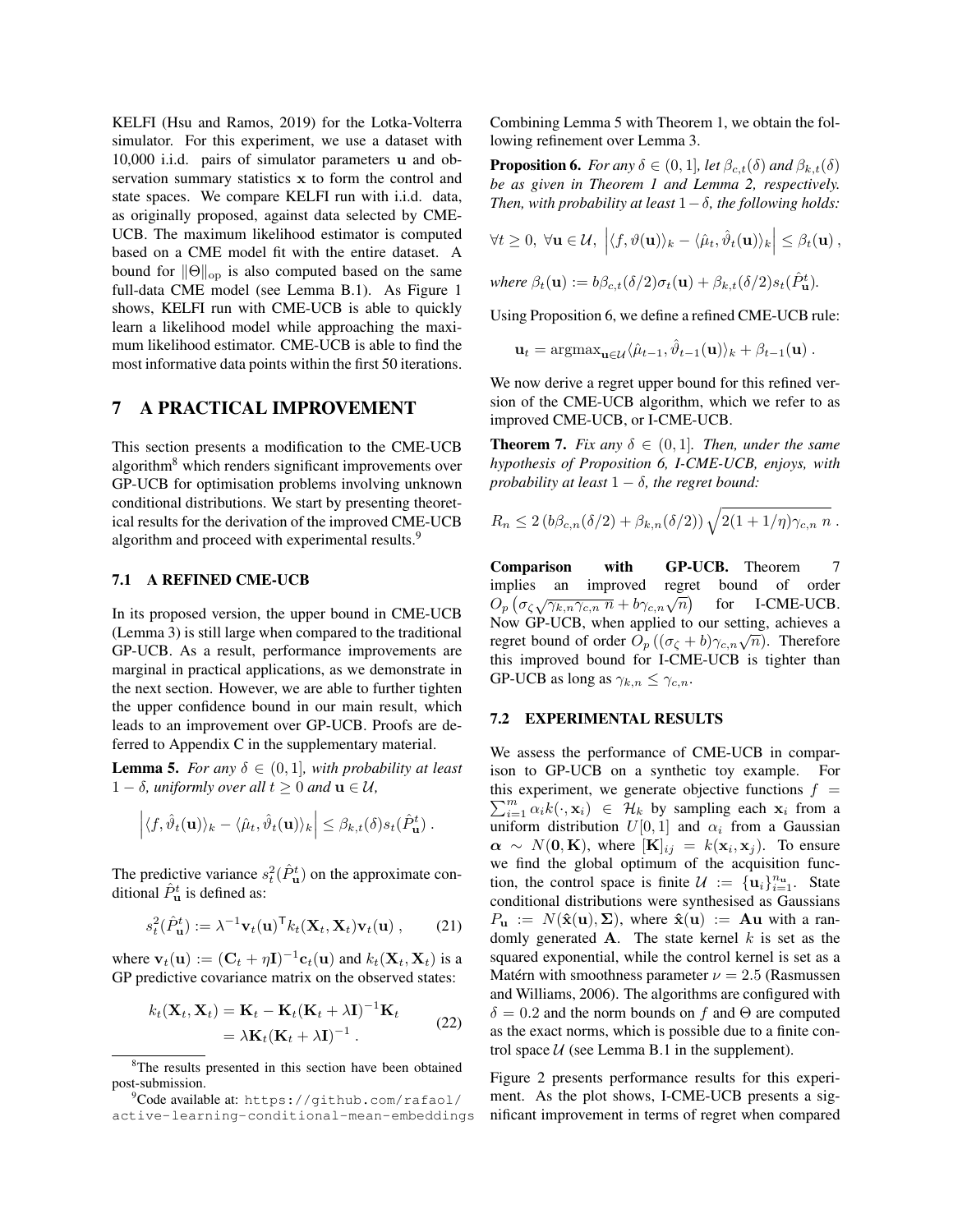

<span id="page-8-11"></span>Figure 2: Regret comparison with CME-UCB, its improved version (I-CME-UCB) and GP-UCB on the toy experiment. Results are averaged over 10 trials. The shaded areas correspond to  $\pm 1$  standard deviation.

to CME-UCB. While CME-UCB still outperforms GP-UCB, its performance gains are only marginal when compared to I-CME-UCB. The main reason for this improvement is due to a less exploratory behaviour by I-CME-UCB coming from the tighter UCB.

## 8 CONCLUSION

In this paper we propose a novel method to optimise the conditional expectation of functions over a state space given a set of control variables, without any direct control over the states. Under the RKHS regularity assumption over the objective function, we first estimate the conditional mean embeddings and derive novel approximation bounds for these estimates under non i.i.d. samples. We then make use of these embeddings to design a Bayesian optimisation algorithm for maximising the conditional expectation and provide its regret bound. In terms of applications, we demonstrate that the proposed theoretical results lead to novel algorithms in likelihood-free inference. It may be possible to apply our method to other problems such as two sample test, kernel density estimation and distributionally robust optimisation, and we leave those as possible future work (see [Appendix D](supplement.pdf{}{}{}#appendix.D{}{}{}) for a discussion on applications to reinforcement learning). Another important future direction is adapting CME-UCB to efficiently choose a batch of controls [\(Desautels](#page-8-12) [et al., 2014;](#page-8-12) [Contal et al., 2013\)](#page-8-13).

## Acknowledgements

The authors are grateful to anonymous reviewers for providing useful comments.

## References

<span id="page-8-0"></span>Hans Georg Beyer and Bernhard Sendhoff. Robust optimization - A comprehensive survey. *Computer Methods in Applied Mechanics and Engineering*, 196(33- 34):3190–3218, 2007.

- <span id="page-8-5"></span>Poompol Buathong, David Ginsbourger, and Tipaluck Krityakierne. Kernels over sets of finite sets using rkhs embeddings, with application to bayesian (combinatorial) optimization. *arXiv preprint arXiv:1910.04086*, 2019.
- <span id="page-8-10"></span>Sayak Ray Chowdhury and Aditya Gopalan. On Kernelized Multi-armed Bandits. In *Proceedings of the 34th International Conference on Machine Learning (ICML)*, Sydney, Australia, 2017.
- <span id="page-8-13"></span>Emile Contal, David Buffoni, Alexandre Robicquet, and Nicolas Vayatis. Parallel gaussian process optimization with upper confidence bound and pure exploration. In *Joint European Conference on Machine Learning and Knowledge Discovery in Databases*, pages 225–240. Springer, 2013.
- <span id="page-8-1"></span>Marc Peter Deisenroth, Gerhard Neumann, and Jan Peters. A Survey on Policy Search for Robotics. *Foundations and Trends in Robotics*, 2(1-2):1–142, 2011.
- <span id="page-8-12"></span>Thomas Desautels, Andreas Krause, and Joel W Burdick. Parallelizing exploration-exploitation tradeoffs in gaussian process bandit optimization. *Journal of Machine Learning Research*, 15:3873–3923, 2014.
- <span id="page-8-6"></span>Petros Drineas and Michael W Mahoney. On the nyström method for approximating a gram matrix for improved kernel-based learning. *Journal of Machine Learning Research*, 6:2153–2175, 2005.
- <span id="page-8-8"></span>Audrey Durand, Odalric-Ambrym Maillard, and Joelle Pineau. Streaming kernel regression with provably adaptive mean, variance, and regularization. *Journal of Machine Learning Research*, 19(1):650–683, 2018.
- <span id="page-8-4"></span>Seth Flaxman, Dino Sejdinovic, John P. Cunningham, and Sarah Filippi. Bayesian Learning of Kernel Embeddings. In *Proceedings of the Thirty-Second Conference on Uncertainty in Artificial Intelligence*, UAI'16, pages 182–191, Arlington, Virginia, United States, 2016. AUAI Press.
- <span id="page-8-3"></span>Kenji Fukumizu, Arthur Gretton, Xiaohai Sun, and Bernhard Schölkopf. Kernel measures of conditional dependence. In *Advances in neural information processing systems*, pages 489–496, 2008.
- <span id="page-8-2"></span>Kenji Fukumizu, Francis R Bach, Michael I Jordan, et al. Kernel dimension reduction in regression. *The Annals of Statistics*, 37(4):1871–1905, 2009.
- <span id="page-8-7"></span>Arjan Gijsberts and Giorgio Metta. Real-time model learning using Incremental Sparse Spectrum Gaussian Process Regression. *Neural Networks*, 41:59–69, 2013.
- <span id="page-8-9"></span>Arthur Gretton, Karsten M Borgwardt, Malte J Rasch, Bernhard Schölkopf, and Alexander Smola. A kernel two-sample test. *Journal of Machine Learning Research*, 13:723–773, 2012.